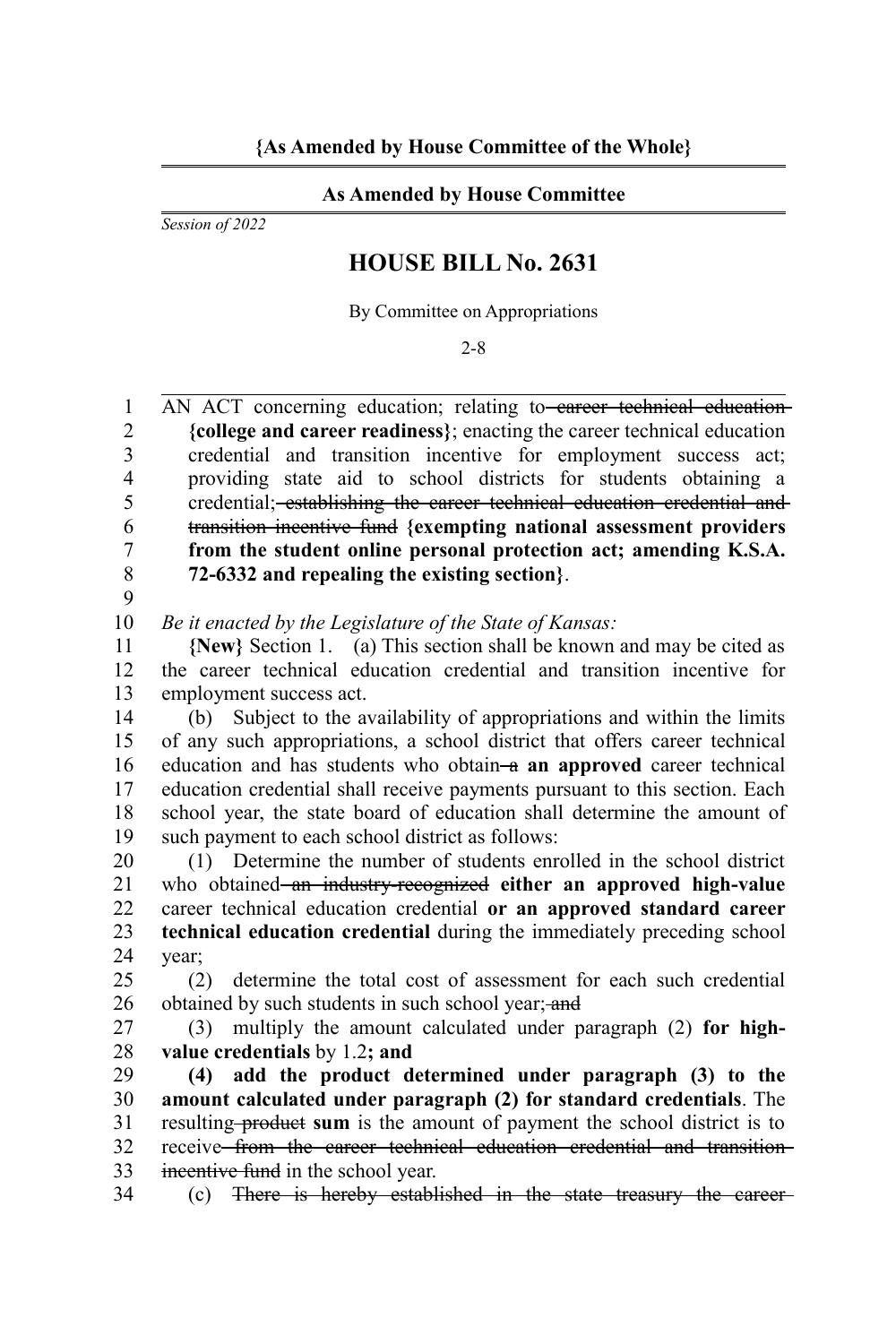technical education credential and transition incentive fund. The career technical education credential and transition incentive fund shall be administered by the state board of education and shall consist of all 1 2 3

moneys transferred thereto under the provisions of subsection (d). 4

(d) The state board shall certify to the director of accounts and reports the aggregate amount of payments determined under the provisions of subsection (b), and an amount equal thereto shall be transferred by the director from the state general fund to the career technical educationcredential and transition incentive fund for distribution to school districts. All transfers made in accordance with the provisions of this subsectionshall be considered to be demand transfers from the state general fund **(1) On or before July 31, 2022, and each July 31 thereafter, the state board of education, after consultation with the secretary of labor, the secretary of commerce and representatives of industries that recognize career technical education credentials, shall approve a list of highvalue industry-recognized credentials and a list of standard industryrecognized credentials.** 5 6 7 8 9 10 11 12 13 14 15 16 17

**(2) For purposes of determining state aid under subsection (b), a standard career technical education credential shall only be included if the credential is obtained by a student who:** 18 19 20

**(A) Has an individualized education program (IEP) or a 504 plan at the time the credential is obtained; or** 21 22

**(B) is otherwise identified as a student who has obtained such credential in the discretion of the school district**. 23 24

(e)**(d)** Payments from the career technical education credential and transition incentive fund shall be distributed to school districts at times determined by the state board of education. The state board of education shall certify to the director of accounts and reports the amount due each school district, and the director of accounts and reports shall draw a warrant on the state treasury payable to the treasurer of the school district. Upon receipt of the warrant, the treasurer of the school district shall credit the amount thereof to the career technical education fund of the school district to be used for the purposes of such fund**, except that, of the amount credited to such fund, the school district shall expend such moneys first for the cost of assessments for those credentials described in subsection (c)**. 25 26 27 28 29 30 31 32 33 34 35 36

**(e) As used in this section, the term "school district" means: Abilene school district (U.S.D. no. 435); Attica school district (U.S.D. no. 511); Burrton school district (U.S.D. no. 369); Chaparral school district (U.S.D. no. 361); Cheney school district (U.S.D. no. 268); Circle school district (U.S.D. no. 375); Clearwater school district (U.S.D. no. 264); Deerfield school district (U.S.D. no. 216); DeSoto school district (U.S.D. no. 232); Dodge City school district (U.S.D. no.** 37 38 39 40 41 42 43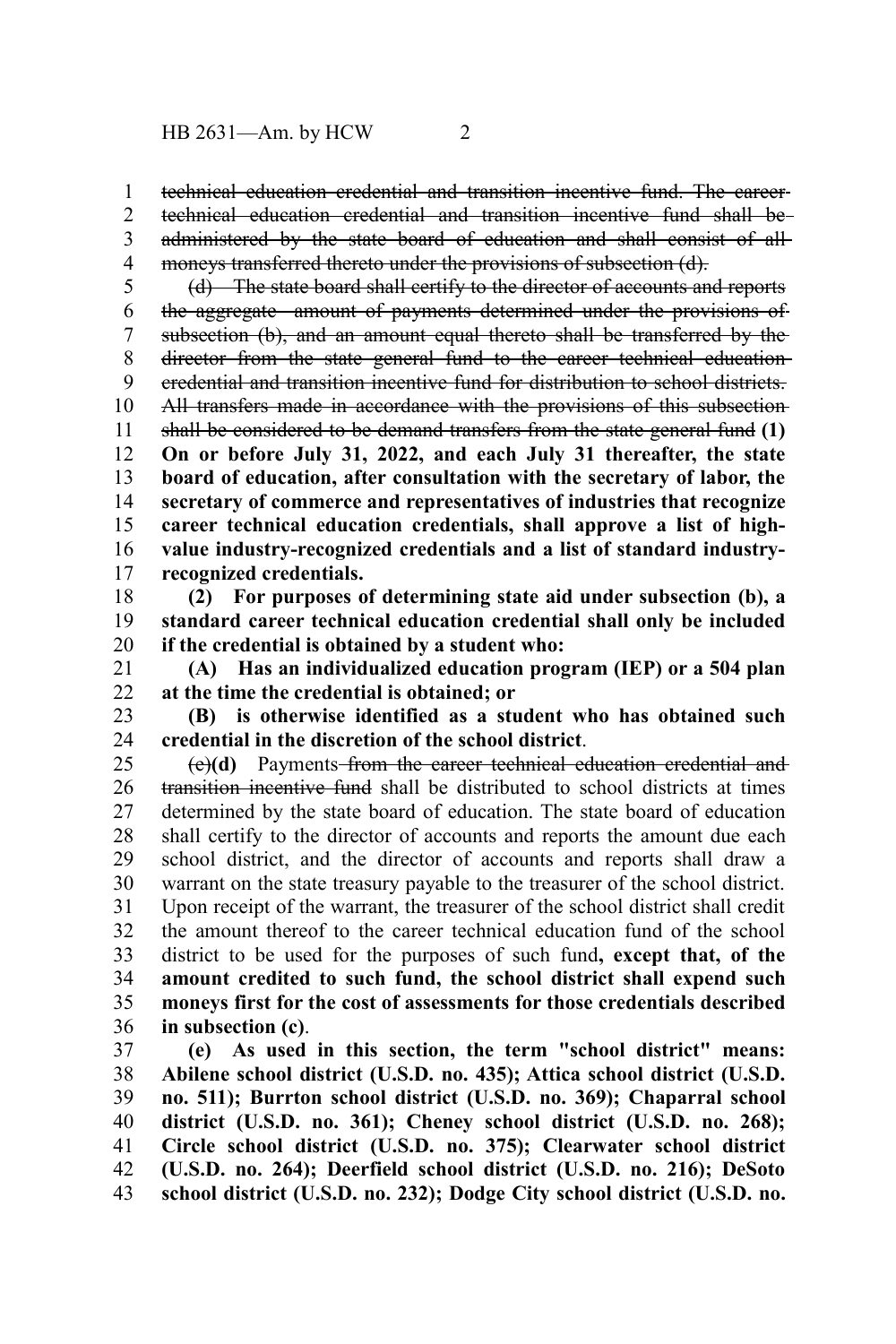**443); El Dorado school district (U.S.D. no. 490); Eureka school district (U.S.D. no. 389); Goodland school district (U.S.D. no. 352); Great Bend school district (U.S.D. no. 428); Haysville school district (U.S.D. no. 261); Hesston school district (U.S.D. no. 460); Hugoton school district (U.S.D. no. 210); Humboldt school district (U.S.D. no. 258); Iola school district (U.S.D. no. 257); Kansas City school district (U.S.D. no. 500); Kingman-Norwich school district (U.S.D. no. 331); Kinsley-Offerle school district (U.S.D. no. 347); Lyons school district (U.S.D. no. 405); Maize school district (U.S.D. no. 266); Manhattan school district (U.S.D. no. 383); Medicine Lodge school district (U.S.D. no. 254); Salina school district (U.S.D. no. 305); Seaman school district (U.S.D. no. 345); Southern Lyon county school district (U.S.D. no. 252); Spring Hill school district (U.S.D. no. 230); Stafford school district (U.S.D. no. 349); St. Francis school district (U.S.D. no. 297); St. John-Hudson school district (U.S.D. no. 350); Uniontown school district (U.S.D. no. 235); Waconda school district (U.S.D. no. 272); Wamego school district (U.S.D. no. 320); Wellington school district (U.S.D. no. 353); Western Plains school district (U.S.D. no. 106); and Yates center school district (U.S.D. no. 366).** 1 2 3 4 5 6 7 8 9 10 11 12 13 14 15 16 17 18 19

**{Sec. 2. K.S.A. 72-6332 is hereby amended to read as follows: 72- 6332. As used in K.S.A. 72-6331 through 72-6334, and amendments thereto:** 20 21 22

**(a) "Educational purposes" means purposes that are directed by an employee or agent of a school district, that customarily take place at an attendance center operated by a school district or that aid in the administration of school activities, including, but not limited to, instruction in the classroom or at home, administrative activities and collaboration between students, school personnel or parents, or which are otherwise for the use and benefit of the school district.** 23 24 25 26 27 28 29

**(b) "Interactive computer service" means any service, system or software provider that provides or enables multiple users access to a computer server, including a service or system that provides access to the internet and systems or services offered by libraries or educational institutions.** 30 31 32 33 34

**(c) "Educational online product" means an internet website, online service, online application or mobile application that is used primarily, and was designed and marketed for, educational purposes.** 35 36 37

**(d)** *(1)* **"Operator" means, to the extent it is operating in this capacity, the operator of an educational online product with actual knowledge that the educational online product is used primarily for educational purposes and was designed and marketed for educational purposes.** For the purposes of this act, 38 39 40 41 42

*(2)* **The term "operator"** shall not be construed to *does not* **include***:* 43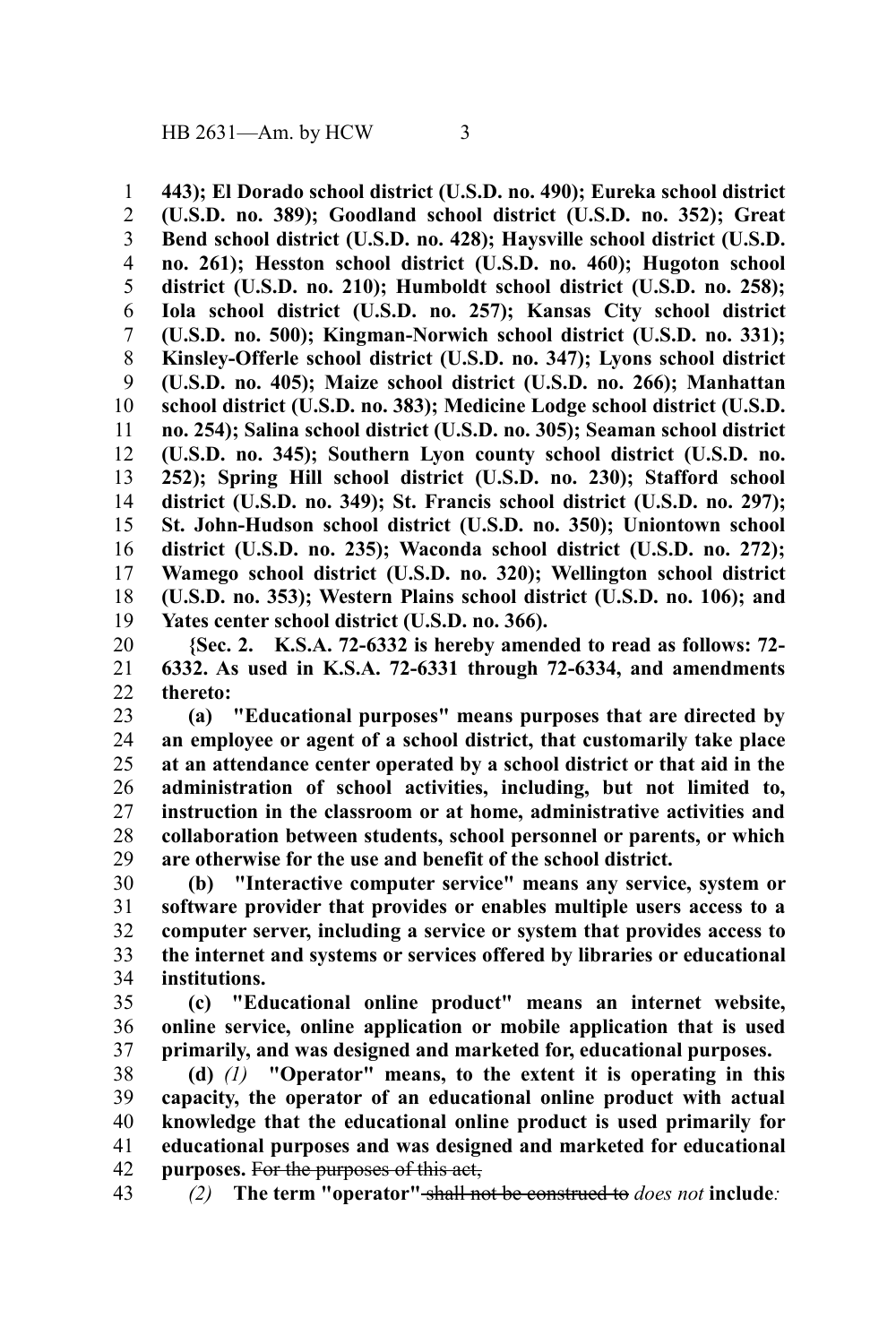*(A)* **Any school district or school district employee acting on behalf of a school district employer***; or* 1 2

3

*(B) any national assessment provider that is administering a college and career readiness assessment***.** 4

**(e) "Personally identifiable information" means information that personally identifies an individual student or that is linked to information that personally identifies an individual student, including, but not limited to: (1) Information in the student's educational record or electronic mail; (2) first and last name; (3) home address; (4) telephone number; (5) electronic mail address; (6) any other information that allows physical or online contact with the student; (7) discipline records; (8) test results; (9) data that is a part of or related to any individualized education program for such student; (10) juvenile dependency records; (11) grades; (12) evaluations; (13) criminal records; (14) medical records; (15) health records; (16) social security number; (17) biometric information; (18) disabilities; (19) socioeconomic information; (20) food purchases; (21) political affiliations; (22) religious information; (23) text messages; (24) documents; (25) student identifiers; (26) search activity; (27) photos; (28) voice recordings; or (29) geolocation information.** 5 6 7 8 9 10 11 12 13 14 15 16 17 18 19 20

**(f) "School district" means any unified school district organized and operating under the laws of this state.** 21 22

**(g) "Service provider" means a person or entity that provides a service to an operator, or provides a service that enables users to access content, information, electronic mail or other services offered over the internet or a computer network.** 23 24 25 26

**(h) "Student information" means personally identifiable information or material in any media or format that is not otherwise available to the public and was:** 27 28 29

**(1) Created by an operator in the course of the use of the operator's educational online product for educational purposes;** 30 31

**(2) provided to an operator by a student, or the student's parent or legal guardian, in the course of the use of the operator's educational online product for educational purposes;** 32 33 34

**(3) created by an operator as a result of the activities of an employee or agent of a school district;** 35 36

**(4) provided to an operator by an employee or agent of a school district for educational purposes; or** 37 38

**(5) gathered by an operator through the operation of such operator's educational online product for educational purposes.** 39 40

**(i) "Targeted advertising" means presenting an advertisement to a student where the advertisement is selected based on information obtained or inferred over time from that student's online behavior,** 41 42 43